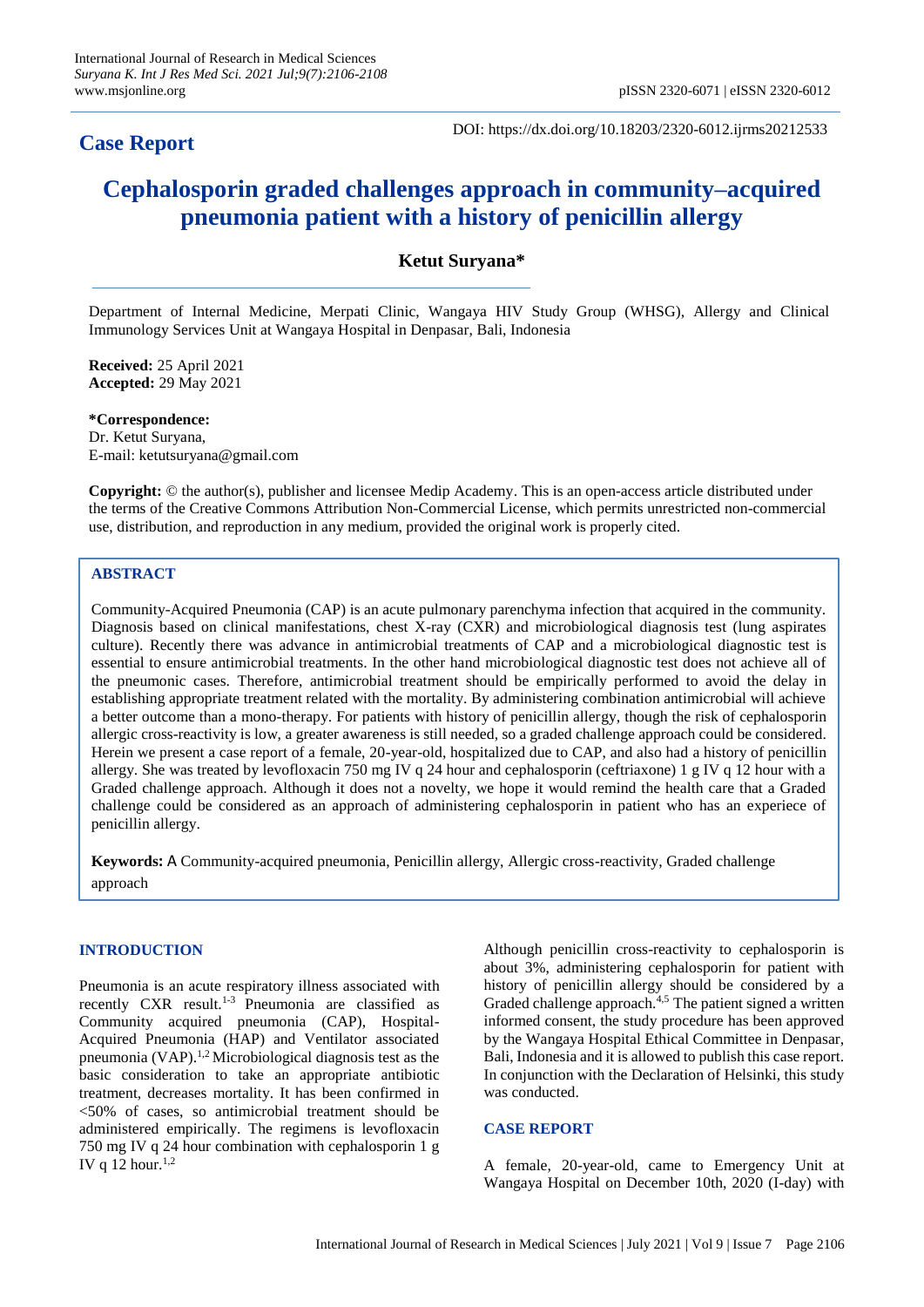complaint fever, cough, dypsnea and chest pain for 5 days prior to admission. No closed contact with a COVID-19 patient, had a history of penicillin allergy.



#### **Figure 1: The chest X-ray on I-day (admission) showed minimal bilateral infiltrates.**

Fully alert, blood pressure 120/80 mmHg, pulse rate 92 times per minute, the body temperature 38.20 C and respiratory rate 28 breaths per minute, oxygen saturation (SpO2) 94%. The CXR result showed bilateral infiltrates in the lungs (Figure 1).

Other laboratory results; leucocytosis 13.28×103 /µL (4.0-  $10.0\times103/\mu L$ ), neutrophil to lymphocyte ratio / NLR 3.90 (<3.13). ALT was 14 U/L, AST was 22 U/L, Urea was 12 mg/dL, creatinine serum was 0.8 mg/dL, albumin serum level 3.9 g/dL and blood sugar 127 mg/dL (80-200 mg/dL), normal electrolyte levels and RT-PCR was negative SARS-CoV-2.

Based on the clinical manifestations, the laboratory results and CXR, the final diagnosis was pneumonia (CAP) with a history of penicillin allergy. She was hospitalised (inpatient non-ICU), treated by levofloxacin 750 mg IV q 24-hour combination with cephalosporin (ceftriaxone) 1 g IV q 12 hour by a Graded challenge approach, we started with a small dose and increased to the desired dose. No reaction occurred with the therapeutic dose, further more we could give the drug as prescribed.

#### *Progress note*

On the first day hospitalized (December 10th, 2020), she was treated by administering Levofloxacin 750 mg IV q 24-hour combination with Cephalosporins (Ceftriaxone) 1 g IV q 12 hours. Another symptomatic treatment and oxygenation. The patients with a history of penicillin allergy, and did not get a penicillin skin testing, Ceftriaxone treatment, should be considered via a Graded challenge approach, begin with a low dose and gradually increase to the desired dose.



**Figure 2: A graded challenge procedure.**

#### **DISCUSSION**

CAP clinical manifestations are fever, cough, dyspnea, chills, fatigue, rigors, pleuritic chest pain and normal or leucocytosis with pneumonia radiographic evidence.<sup>1</sup>

She was complaints of fever, cough, and shortness of breath for 5 days, had a history of penicillin allergy, no closed contact with a COVID-19 patient. The laboratory results, leucocytosis  $13.28 \times 103$  /µL (4.0-10.0×103/µL), neutrophilia  $8.12 \times 103$  /µL  $(1.50 - 7.00 \times 103$  /µL), lymphocyte 2.08×103 /µL (1.00-3.70×103 /µL), neutrophil to lymphocyte ratio / NLR 3.90 (<3.13). RT-PCR was negative SARS-CoV-2. CXR showed bilateral infiltrates in the lungs and normal of heart. Finally, the patient was confirmed with CAP with a history of penicillin allergy. Due to the limitation of microbiological diagnosis, recent guidelines for empirical would be essential. Empiric treatment regimens for CAP for inpatient non-ICU:

Levofloxacin 750 mg IV or PO q 24 hour or Moxifloxacin 400 mg IV or PO q 24 hour or combination of a betalactam (Ceftriaxone 1g IV q 12 hour or Cefotaxime 1 g IV q 8 hour or Ertapenem 1 g IV daily or Ceftaroline 600 mg IV q 12 hour) plus Azithromycin 500 mg PO q 24 hour. Minimum treatment duration is 5 days, no fever for 48-72 hours. Stable hemodynamic, adequate oral intake, SpO2 is